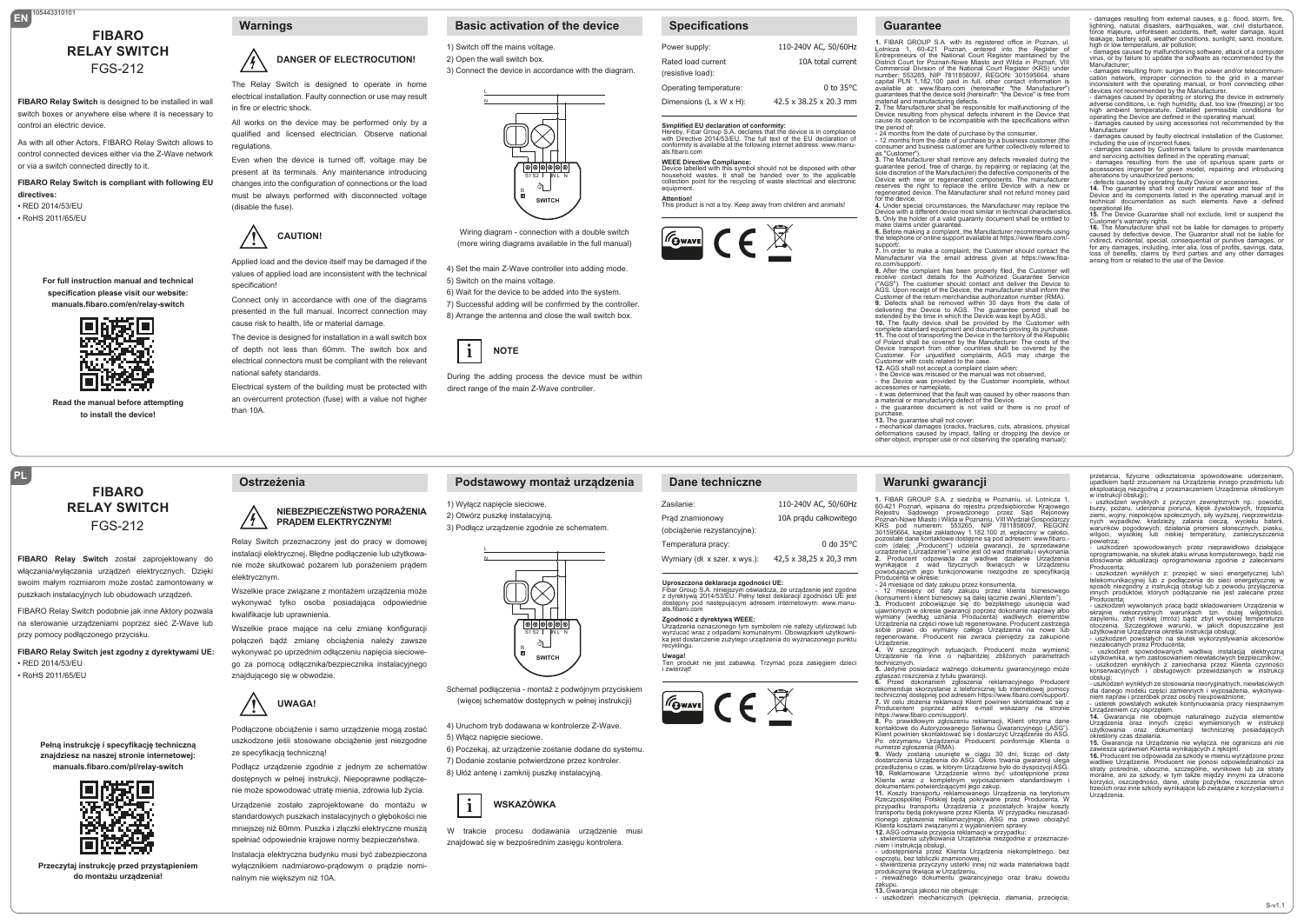# **FIBARO RELAY SWITCH** FGS-212

Der **FIBARO Relay Switch** wird insbesondere in herkömmliche Wandschaltdosen installiert, um elektrische Geräte zu steuern.

Wie alle anderen Aktoren kann der FIBARO Relay Switch angeschlossene Geräte sowohl ferngesteuert aber auch direkt schalten.

**Der FIBARO Relay Switch entspricht den folgenden EU Richtlinien:** • RED 2014/53/EU

• RoHS 2011/65/EU

**DE**

**Eine vollständige Bedienungsanleitung und technische Daten finden Sie auf unserer Webseite: manuals.fibaro.com/de/relay-switch**



**Bitte lesen Sie das Handbuch vor der Installation des Gerätes!**

#### **Warnung**

#### **GEFAHR VON ELEKTRONISCHEM STROMSCHLAG!**

 Der Relay Switch wurde für den Einsatz in der Elektroinstallation von Gebäuden entworfen. Ein fehlerhaftes Anschließen oder falsche Verwendung kann zu einem Brand oder Stromschlag führen.

Alle Arbeiten am Gerät dürfen nur von einem qualifizierten und lizenzierten Elektriker ausgeführt werden. Beachten Sie die nationalen Vorschriften.

Auch im ausgeschalteten Zustand des Gerätes kann Spannung an den Anschlüssen vorliegen. Jegliche Wartung, die Änderungen in der Konfiguration der Verbindungen oder des Verbrauchers vornimmt, muss



 beschädigt werden, sollten die Werte der Lastzuschaltu-Die aufgebrachte Last und das Gerät selbst können ng nicht mit den technischen Spezifikationen übereinstimmen.

Der Anschluss sollte nur in Übereinstimmung mit einem der im Handbuch präsentierten Schaltpläne erfolgen. Falsche Anschlüsse können ein Risiko für Gesundheit und Leben oder materielle Schäden hervorrufen.

Für die Installation des Gerätes bedarf es Wandschalterdosen mit einer Tiefe von mindestens 60 mm. Schalterdosen und elektrische Verbindungen müssen den relevanten nationalen Sicherheitsstandards entsprechen.

Die Elektroinstallation des Gebäudes muss durch einen Überstromschutz (Sicherung) gesichert sein, dessen Wert bei maximal 10A liegen sollte.

#### **Geräteinstallation**

N

1) Netzspannung abschalten. 2) Dose des Wandschalters öffnen. 3) Gerät entsprechend des Schaltplanes anschließen.



Schaltplan – Verbindung mit einem Doppelschalter (Weitere Schaltpläne sind im Handbuch zu finden.)

4) Z-Wave Zentrale in den Aufnahme-Modus setzen. 5) Netzspannung zuschalten. 6) Abwarten bis das Gerät in das System eingebunden

wurde. 7) Eine erfolgreiche Inklusion wird durch die Zentrale

bestätigt.

8) Antenne anbringen und Wandschalterdose schließen.



 in direkter Reichweite der Z-Wave Zentrale befinden. Während des Aufnahmeprozesses muss sich das Gerät

#### **Technische Daten**

| Stromversorgung:                 | 110-240V AC, 50/60Hz   |
|----------------------------------|------------------------|
| Nennlaststrom<br>(ohmsche Last): | 10A Gesamtstrom        |
| Betriebstemperatur:              | 0 bis $35^{\circ}$ C   |
| Größe (L x B x H):               | 42.5 x 38.25 x 20.3 mm |

Vereinfachte EU-konformitätserklärung:<br>Hiermit erklärt Fibar Group S.A., dass sich das Gerät Radiolan in<br>Übereinstimmung mit den grundlegenden Anforderungen und den<br>übirgen einschlägigen Bestimmungen der Richtlinie 2014/53

WEEE-Richtlinie:<br>Das mit diesem Symbol gekennzeichnete Gerät darf nicht mit<br>anderen Haushaltsabfällen entsorgt werden. Das Gerät muss<br>statidessen bei einer Recyclingstelle für Elektro- und Elektronik-Alt-<br>geräte abgegeben

**Achtung!**<br>Der Artikel ist kein Spielzeug. Halten Sie Kinder und Tiere fern!



**Spécifications**

Température de fonctionnement: Dimensions (L x P x H):

**Declaration UE de conformite simplifiee:** Par la présente Fibar Group S.A. déclare que cet appareil est<br>conforme aux exigences essentielles et aux autres dispositions<br>pertinentes de la directive 2014/53/EU. Le texte complet de la<br>déclaration UE de conformité est d **Conformité à la directive DEEE:** Le dispositif étiqueté avec ce symbole ne doit pas être éliminé avec<br>d'autres déchets ménagers. Il doit être remis au point de collecte<br>applicable pour le recyclage des déchets d'équipements électriques

L'article n'est pas un jouet. Tenez les enfants et les animaux

 $\boxed{\pi_{\text{Gwave}}}$   $\in \mathbb{R}$ 

110-240V AC, 50/60Hz Courant total 10A

42,5 x 38,25 x 20,3 mm

0 à 35°C

Alimentation: Courant de charge (charge résistive):

et électroniques. **Attention!**

éloignés!





**Garantiebedingungen**

**1.** FIBAR GROUP S.A. mit Sitz in Poznań, ul. Lotnicza 1, 60-421 Poznań, eingetragen im Unternehmerregister des Nationalen Gerichtsregisters am Amtsgericht Poznań-Nowe Miasto und Wilda, 8. Wirtschaftsabteilung des Nationalen Gerichtsregisters unter der Nummer 553265, Steueridentifikationsnummer NIP 7811858097, statistische Nummer REGON: 301595664, Stammkapital 1.182.100<br>PLN, in voller Höhe eingezahlt, sonstige Kontaktangaben unter der<br>Adresse www.fibaro.com (nachstehend: "Hersteller" genannt) erteilt<br>Garantie, dass das verkaufte Ausführungsmängeln ist. **2.** Der Hersteller haftet für fehlerhafte Funktionsweise des Geräts,

die aus den im Gerät begründeten Sachmängeln resultiert, welche<br>eine mit der Spezifikation des Herstellers nicht übereinstimmende

eine mit der Spezifikation des Herstellers nicht übereinstimmende<br>Funktion des Geräts verursachen, in dem Zeitraum:<br>- 41 Monate ab dem Kauftag bei den Verbrauchern,<br>- 12 Monate ab dem Kauftag bei den Geschäftskund

"Kunde" genannt).<br>**3.** Der Hersteller verpflichtet sich, die in dem Garantiezeitraum entdeckten Mängel kostenfrei zu beheben durch Reparatur oder<br>Austausch der mangelhaften Bauteile des Geräts gegen neue bzw.<br>aufgearbeitete Teile (nach Ermessen des Herstellers). Der<br>Hersteller behält sich das Recht vor, da

**4.** In besonderen Fällen kann der Hersteller das Gerät gegen ein<br>neues mit sehr ähnlichen technischen Parametern austauschen.<br>**5.** Garantieansprüche dürfen nur durch Besitzer einer gültigen

Garantie erhoben werden.<br>6. Vor der Reklamation empfiehlt der Hersteller, die unter

6. Vor der Reklamation empfiehlt der Hersteller, die unter<br>https://www.fibaro.com/support/`bereitgestellte technischen Hilfe<br>per Telefon bzw. Internet in Anspruch zu nehmen.<br>7. Um eine Reklamation zu erheben, soll der Kund

se mit dem Hersteller Kontakt aufnehmen. .<br>**8.** Nach der richtigen Reklamationserhebung bekommt der Kunde<br>Kontaktangaben des Autorisierten Garantieservices ("ASG"). Der Kunde soll den ASG kontaktieren und das Gerät bei ASG abliefern. Nach Eingang des Geräts teilt der Hersteller dem Kunden die Reklamationsnummer (RMA) mit.

**9.** Die Mängel werden innerhalb von 30 Tagen ab der Lieferung des<br>Geräts an ASG behoben. Der Garantiezeitraum wird um die Zeit<br>verlängert, in der das Gerät ASG zur Verfügung stand.

**10.** Das reklamierte Gerät soll durch den Kunden mit vollständiger<br>Standard-Ausrüstung und mit den Dokumenten, die dessen Einkauf nachweisen, geliefert werden. **11. Die Transportkosten des reklamierten Geräts auf dem Gebiet der Republik. Polen werden vom Hersteller übernommen. Bei der** Republik Polen werden vom Hersteller übernommen. Bei der<br>Beförderung des Geräts aus sonstigen Ländern werden die<br>Transportkosten vom Kunden übernommen. Im Fall einer<br>unbegründetenReklamationist/ASC berechtigt, den Kunden m **12.** ASG verweigert die Annahme der Reklamation in folgenden<br>Fällen:

- wenn festgestellt wird, dass das Gerät nicht zweckgemäß und nicht gemäß der Bedienungsanleitung benutzt wurde, - wenn der Kunde ein nicht komplettes Gerät, ohne Zubehör und

ohne Typenschild bereitgestellt hat,<br>- wenn eine andere Defektursache als Materialmangel oder im<br>Gerät begründeter Produktionsmangel festgestellt wird,<br>- wenn die Garantie ungültig ist oder kein Kaufbeleg vorliegt.<br>13. Fol

#### **Conditions de la garantie**

1. FIBAR GROUP S.A. ayant son siège à Poznań ul. Lotnicza 1;<br>60-421 Poznań, immatriculée au Registre des entrepreneurs du<br>Registre Judiciaire National tenu par Sąd Rejonowy [Tribunal de<br>district] Poznań-Nowe Miasto i Wilda Économique au numéro : 553265, No TVA 7811858097, REGON [SIRET] : 301595664, capital social de 1 182 100 PLN entièrement libéré, d'autres coordonnées sont disponibles au site www.fibaro.com (ci-après le « Fabricant ») garantit que l'appareil vendu (l'« Appareil ») est exempt de tout défaut de matériaux et de fabrication.

**2.** Le fabricant est responsable du fonctionnement défectueux de l'Appareil en raison de vices physiques de l'Appareil provoquant son fonctionnement non conforme à la spécification du Fabricant

pendant la période de :<br>
- 24 mois à compter de la date d'achat par le consommateur,<br>
- 12 mois à compter de la date d'achat par l'entreprise, (le<br>
consommateur de l'entreprise sont di-après<br>
collectivement le « Client »), Fabricant se réserve le droit de remplacer tout l'Appareil par un autre, neuf ou remis à neuf. Fabricant ne rembourse pas le prix de<br>'Appareil acheté

l'Appareil acheté. **4.** Dans des situations particulières, le Fabricant peut remplacer l'Appareil par un autre avec les paramètres techniques les plus

similaires. **5.** Seul le titulaire d'une garantie valide peut présenter des demandes de garantie. **6.** Avant de faire une demande de garantie, le Fabricant vous

recommande de profiter de l'assistance technique par téléphone ou en ligne, accessible sur le site https://www.fibaro.com/support/. **7.** Pour présenter la demande d'activation de garantie, le Client doit s'adresser au Fabricant par le courriel indiqué sur le site https://ww-<br>w.fibaro.com/support/.<br>**8.** Après la présentation de la demande d'activation de garantie

valide, le Client recevra des informations de contact pour le Service de garantie autorisé (« SGA »). Le client doit s'adresser au SGA et y fournir l'Appareil. Après avoir obtenu l'Appareil, le Fabricant communiquera au Client le numéro d'application unique (RMA). **9.** Les vices seront éliminés dans un délai de 30 jours à compter de la date de livraison de l'Appareil au SGA. La période de garantie est

prolongée du temps pendant lequel le dispositif restait à la<br>disposition du SGA.<br>**10.** L'appareil étant l'objet d'une réclamation doit être mis à<br>disposition par le Client avec l'équipement standard complet et les

documents confirmant son achat. **11.** Les frais de transport de l'Appareil étant l'objet d'une réclamation sur le territoire polonais seront couverts par le Fabricant. Dans le<br>cas du transport d'autres pays, les frais de transport seront à la<br>charge du Client. Dans le cas d'une notification de la demande de<br>rédamation injustifi

d'emploi de l'Appareil, - mettre à disposition l'Appareil incomplet, sans accessoires, sans plaque signalétique de la part du Client,

- déterminer la cause du défaut autre que le vice de matériau ou de

production de l'Appareil, - du document de garantie non valable et l'absence de preuve d'achat.

- mechanische Beschädigungen (Risse, Brüche, Schnitte, Scheuerstellen, physische Verformungen infolge von Schlag, Sturz oder Beschädigung des Geräts durch einen anderen Gegenstand<br>bzw. infolge von Nutzung des Geräts, die dem in der Bedienungsan-<br>leitung bestimmten Zweck nicht entspricht);

- Beschädigungen, die durch externe Faktoren verursacht wurden,<br>wie z.B. Hochwasser, Sturm, Feuerbrand, Blitzschlag, Naturkatast-<br>rophen, Erdbeben, Krieg, soziale Unruhen, höhere Gewalt,<br>unvorhergesehene Unfälle, Diebstahl Batterieleck, Wetterbedingungen, Einwirkung von Sonnenstrahlen, Sand, Feuchtigkeit, Hitze bzw. Kälte, Luftverschmutzung; - Beschädigungen infolge von Softwarefehlern durch Infektion mit Computerviren bzw. Nichtanwendung von Softwareaktualisierung

entgegen den Herstelleranweisungen;<br>- Beschädigungen infolge von Überspannungen im Strom- und/oder<br>- Beschädigungen infolge von Überspannungen int der Bedienungsan-<br>leitung - nicht - übereinstimmenden - Stromnetzanschlusse empfohlen werden; - Beschädigungen, die durch Betrieb oder Aufbewahrung des

Geräts unter extrem ungünstigen Bedingungen verursacht wurden, d.h. bei hoher Feuchtigkeit, Staub, zu niedriger (Frost) oder zu hoher Umgebungstemperatur. Detaillierte Bedingungen, unter<br>denen die Nutzung des Gerätes zulässig ist, bestimmt die<br>Bedienungsanleitung;<br>- Beschädigungen infolge vom Einsatz von Zubehör, das vom<br>Herstellernicht empfohlen w

- Beschädigungen infolge von fehlerhafter Strominstallation des<br>Nutzers, darunter vom Einsatz nicht geeigneter Sicherungen;<br>- Beschädigungen, die aus der Unterlassung der in der Bedienungs-<br>anleitung bestimmten Wartungs- u

- Beschädigungen infolge der Verwendung von nicht originalen und<br>für das jeweilige Modell nicht geeigneten Ersatzteilen und Zubehör,<br>sowie die infolge von Reparaturen und Modifikationen durch

Unbefugte entstanden sind; - Beschädigungen infolge von Fortsetzung der Arbeit unter Einsatz eines defekten Geräts bzw. Zubehörs. **14.** Die Garantie erstreckt sich nicht auf natürliche Abnutzung von Bauteilen und anderen in der Bedienungsanleitung und der technischen Dokumentation genannten Teilen, die eine bestimmte

Lebensdauer haben.<br>**15.** Durch die Garantie für das Gerät werden die aus der<br>Gewährleistung resultierenden Ansprüche des Kunden weder<br>ausgeschlossen noch beschränkt oder eingestellt.

**16.** Der Hersteller haftet für keine Vermögensschäden, die durch ein mangelhaftes Gerät verursacht wurden. Der Hersteller haftet für keine mittelbaren Schäden, Nebenschäden, besonderen Schäden,<br>Folgeschäden sowie moralischen Schäden und Verluste, darunter<br>auch insbesondere für keinen entgangenen Gewinn, keine<br>verlorenen Ersparnisse, Daten und Vorteile,

- des dommages mécaniques (fissures, fractures, coupures,<br>écorchures, déformation physique due à l'impact, la chute ou<br>causée en laissant tomber sur l'Appareil un autre objet ou par<br>l'utilisation abusive de l'Appareil par mode d'emploi); - des dommages causés par des causes externes telles que: inondation, tempête, feu, foudre, catastrophes naturelles, tremblements de terre, guerre, troubles civils, cas de force majeure,<br>accidents imprévus, vol. versement de liquide, fuite de la batterie accidents imprévus, vol, versement de liquide, fuite de la batterie,<br>conditions météorologiques; lumière du soleil, sable, humidité,<br>température élevée ou faible, pollution de l'air;<br>- des dommages causés par un logiciel d recommandée par le fabricant; - des dommages résultant de : surtensions dans le réseau électrique et/ou de télécommunication ou de se connecter au réseau énergétique d'une manière incompatible avec les<br>instructions ou à cause de la connexion d'autres produits dont la instructions ou à cause de la connexion d'autres produits dont la<br>connexion n'est pas recommandée par le fabricant;<br>- des dommages causés par le fonctionnement ou le stockage dans<br>des conditions extrêmement défavorables, s conditions détaillées dans lesquelles il est possible d'utiliser l'appareil détermine le mode d'emploi ;

- les dommages causés par l'utilisation d'accessoires non<br>recommandés par le Fabricant;<br>- des dommages causés par réseau électrique défectueux de<br>l'utilisateur, y compris l'utilisation de fusibles incorrects ;<br>- des dommag

des accessoires non originaux, incorrects pour le présent modèle, d'effectuer des réparations et des modifications par des personnes

non autonsous ,<br>- les défauts causés par la poursuite des travaux avec un Appareil<br>ou un équipement défectueux ou un équipement défectueux.<br>**14.** La garantie ne couvre pas l'usure normale des composants de<br>l'Appareil et d'autres dispositifs mentionnés dans le manuel<br>d'utilisateur et la documentation technique avec un temps spécifiq

**15.** La garantie de l'Appareil n'exclut pas, ne limite ni suspend les droits du Client découlant de la garantie légale.

16. Le Fabricant décline toute responsabilité en cas de dommages<br>matéries causés par un Appareil défectueux. Le Fabricant n'est pas<br>responsable des dommages indirects, accessoires, spéciaux,<br>consécutifs ou le préjudice mor

S-v1.1

non autorisées ;

de fonctionnement.

**13.** La garantie de qualité ne couvre pas :

# **FIBARO RELAY SWITCH** FGS-212

Le **FIBARO Relay Switch** est conçu pour être installé dans les boîtiers d'interrupteurs muraux standards, ou à tout autre endroit où vous avez besoin de contrôler un appareil électrique

Comme avec tous les autres actionneurs, le FIBARO Relay Switch peut contrôler les périphériques connectés soit via le réseau Z-Wave soit via un interrupteur directement connecté.

**Le FIBARO Relay Switch est compatible avec les directives de l'UE suivantes:** • RED 2014/53/EU

• RoHS 2011/65/EU

**FR**

#### **Pour un mode d'emploi complet et des spécifications techniques, veuillez visiter notre site internet: manuals.fibaro.com/fr/relay-switch**



**Lisez le manuel avant d'essayer d'installer l'appareil!**



**Avertissements**

 Le Relay Switch est conçu pour fonctionner dans une installation électrique domestique. Une mauvaise connexion ou utilisation peut provoquer un incendie ou un choc électrique.

Toute intervention sur l'appareil doit uniquement être réalisée par un électricien agréé. Respecter les

Même lorsque l'appareil est éteint, la tension aux bornes peut ne pas être nulle. Toute intervention qui entraînerait des changements dans la configuration des connexions ou de la charge doit toujours être effectuée lorsque l'appareil est hors tension (débranchez le fusible).

**! ATTENTION!** 

 endommagés si les valeurs de charge ne sont pas La charge appliquée et l'appareil lui-même peuvent être compatibles avec les spécifications techniques.

Raccorder uniquement l'appareil en respectant l'un des schémas présentés dans le manuel. Une mauvaise connexion peut entraîner un risque de blessure, de mort ou de dommages matériels.

Le dispositif est conçu pour une installation dans une boîte d'encastrement d'une profondeur d'au moins 60 mm. La boîte d'encastrement et les connecteurs électriques doivent être conformes aux normes de sécurité nationale adéquates.

Le système électrique du bâtiment doit être équipé d'une protection contre les surintensités (fusible) d'une valeur ne dépassant pas 10 A.

**Activation de base du dispositif**

4) Mettez le contrôleur principal Z-Wave en mode

Schéma de câblage pour le raccordement à un interrupteur double (davantage de schémas de câblage sont disponibles dans le manuel complet)

 $\delta$ S1S2 I MLN **SWITCH**

|ଡ $| \otimes | \otimes | \otimes | \otimes$ 

6) Attendez que l'appareil soit inclus dans le système. 7) Le succès de l'inclusion sera confirmé par le

8) Replacez l'antenne et fermez la boîte de l'interrupteur

Pendant le processus d'inclusion, le dispositif doit être à

 portée directe du contrôleur principal Z-Wave.

**REMARQUE**

1) Couper le courant. 2) Ouvrez la boîte de l'interrupteur mural. 3) Branchez le Relay Switch conformément à l'un des

schémas.

L

inclusion.

contrôleur.

**i**

mural.

5) Remettez le courant.

réglementations nationales.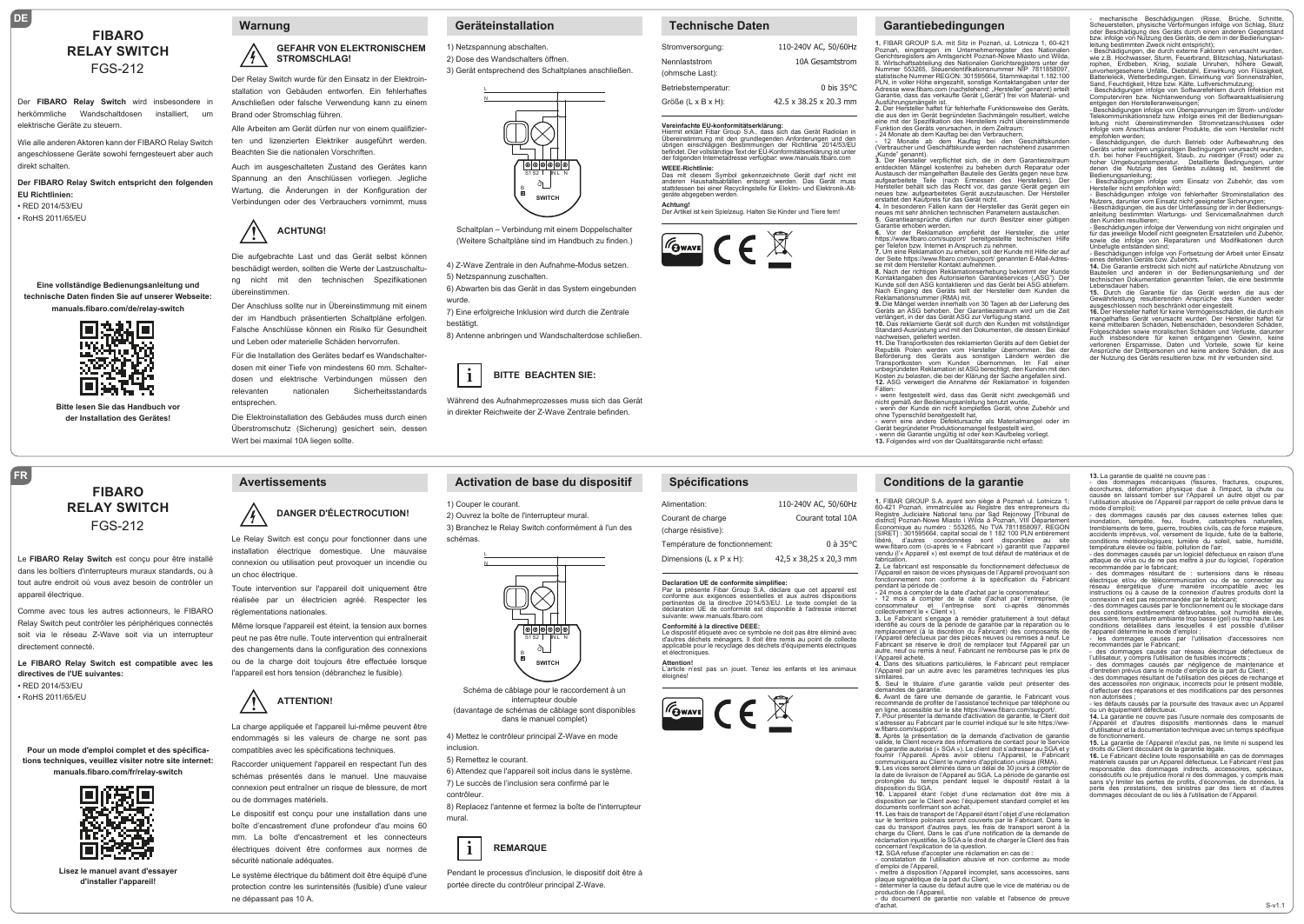# **ES** 105443410101 **FIBARO RELAY SWITCH** FGS-212

**FIBARO Relay Switch** está diseñado para instalarse en cajas de interruptor de pared estándar o en cualquier lugar necesario para controlar un dispositivo eléctrico.

Como con todos los otros actuadores, FIBARO Relay Switch permite controlar dispositivos conectados a éste mediante la red Z-Wave o mediante un interruptor conectado directamente al módulo.

**FIBARO Relay Switch cumple con las siguientes normativas de la UE:** • RED 2014/53/EU • RoHS 2011/65/EU

**Para obtener el manual completo y las especificaciones técnicas, por favor visite nuestra web: manuals.fibaro.com/es/relay-switch**



**¡Lea el manual antes de intentar instalar el dispositivo!**

# **FIBARO RELAY SWITCH** FGS-212

**PT**

**FIBARO Relay Switch** foi desenhado para ser instalado em caixas de aparelhagem ou em qualquer outro local onde seja necessário controlar um equipamento elétrico.

Tal como acontece com todos os outros intervenientes, o FIBARO Relay Switch permite controlar o controlo quer via a rede Z-Wave ou via um interruptor diretamente ligado a ele.

**FIBARO Relay Switch cumpre com as seguintes diretivas da UE:** • RED 2014/53/EU • RoHS 2011/65/EU

**Para manual de instruções completo e especificações técnicas por favor consulte o nosso website: manuals.fibaro.com/pt/relay-switch**



**Leia o manual antes de tentar instalar o dispositivo!**

# **¡PELIGRO DE ELECTROCUCIÓN!**

 El Double Relay Switch está diseñado para trabajar en una instalación doméstica. Un conexionado erróneo o un mal uso pueden resultar en un incendio o una descarga eléctrica.

Toda manipulación del dispositivo puede ser llevada a cabo únicamente por un electricista cualificado y certificado. Respete las normativas de ámbito nacional. Incluso cuando el dispositivo está apagado, puede presentar un voltaje en sus terminales. Cualquier mantenimiento para introducir cambios en la configuración del conexionado o la carga siempre se debe llevar a cabo con la corriente desconectada (corte la corriente con el diferencial).



 el tipo y los valores de la carga aplicada son incongruen-¡La carga aplicada y el dispositivo pueden ser dañados si tes con las especificaciones técnicas!

Realice el conexionado de acuerdo con uno de los diagramas presentados en el manual completo. Conexionados incorrectos puede ocasionar riesgos para la salud, la vida o daños materiales.

El dispositivo está diseñado para su instalación en una caja de interruptor de pared con una profundidad no inferior a 60mm. La caja del interruptor y los conectores eléctricos deben cumplir las normativas nacionales de seguridad pertinentes.

El sistema eléctrico del inmueble debe estar protegido con una protección contra subidas de tensión (fusible) con un valor no superior a los 10A.

### **Advertencias Activación básica del dispositivo**

1) Corte la corriente principal. 2) Abra la caja del interruptor de pared. 3) Conecte el dispositivo de acuerdo con el diagrama.

N



Diagrama de conexionado – conexión con un interruptor doble (más diagramas de conexionado disponibles en el

manual completo)

4) Establezca el controlador Z-Wave principal en modo de inclusión.

5) Active la corriente principal.

6) Espere a que el dispositivo se incluya en el sistema. 7) Una inclusión satisfactoria será confirmada por el controlador.

8) Corrija la disposición de la antena y cierre la caja del interruptor.



L N

 en alcance directo con el controlador Z-Wave principal. Durante el proceso de inclusión, el dispositivo debe estar

### **Ativação básica do dispositivo**

4) Coloque o controlador Z-Wave primário no modo de

Diagrama de ligações – ligações com interruptor duplo (mais diagramas de ligações disponíveis no manual completo)

 $\alpha$ S1S2 I MLN **SWITCH**

6) Aguarde que o dispositivo seja incluído no sistema. 7) O sucesso da inclusão será confirmada pelo

8) Arranje a antena e feche a caixa de aparelhagem.

 dentro do alcance direto do controlador Z-Wave.

Durante o processo de inclusão o dispositivo deve estar

inclusão.

controlador.

**i**

5) Ligue a fonte de alimentação.

**NOTA**

#### 1) Desligue a alimentação. 2) Abra a caixa de aparelhagem. 3) Ligue o dispositivo de acordo com o diagrama.

 O Módulo Atuador foi desenhado para operar em instalações eléctricas domésticas. Ligações incorretas podem resultar em fogo ou choque elétrico.

**PERIGO DE ELECTROCUSSÃO!**

Todos os trabalhos no aparelho devem ser executadas por um eletricista qualificado e licenciado. Observe os regulamentos nacionais.

Mesmo quando o dispositivo esteja desligado, pode estar presente tensão nos seus terminais. Qualquer manutenção introduzindo alterações na configuração de ligações ou da carga deve ser sempre realizadas com a tensão desligada (desativar o fusível/disjuntor).



**Avisos**

 $\sqrt{2}$ 

 danificados se o tipo e valores da carga aplicada sejam A carga aplicada e o próprio dispositivo pode ser inconsistentes com as especificações técnicas!

Ligue apenas de acordo com um dos diagramas apresentados no manual. Ligações incorretas podem causar riscos à saúde, vida ou danificar os materiais.

O dispositivo está desenhado para instalação em caixas de aparelhagem com profundidade não inferior a 60mm. A caixa e os conectores devem cumprir com os standards nacionais de segurança.

O sistema elétrico do edifício deve estar protegido com uma proteção de sobrecorrente (fusível/disjuntor) com um valor não superior a 10A.

Fibar Group S.A. declara que este dispostivo está conforme com os<br>requisitos essenciais e outras disposições da Directiva 2014/53/EU.<br>O texto integral da declaração de conformidade está disponível no<br>seguinte endereço de I **Conformidade da Diretiva WEEE:** O dispositivo rotulado com este símbolo não deve ser colocado com outros resíduos domésticos. Deve ser entregue no ponto de recolha aplicável para a reciclagem de resíduos de equipamentos eléctricos eléctricos eléctricos eléctricos eléctricos

**Especificações** Fonte de alimentação: Corrente nominal da carga (carga resistiva):

Temperatura de funcionamento: Dimensões (L x W x H):

e electrónicos. **Cuidado!** Este produto não é um brinquedo. Mantenha longe de crianças e animais!





# **Precaución!**<br>L'article n'est pas un jouet. Tenez les enfants et les animaux<br>éloignés!

42.5 x 38.25 x 20.3 mm

110-240V AC, 50/60Hz 10A corrente totale

0 a 35°C



**Declaración UE de conformidad simplificada:** Por medio de la presente Fibar Group S.A. declara que el dispositivo cumple con los requisitos esenciales y cualesquiera otras disposiciones aplicables o exigibles de la Directiva 2014/53/EU. El texto completo de la declaración UE de conformidad está disponible en la dirección Internet siguiente: www.manuals.fibaro.com

**Conformidad con la directiva RAEE:**<br>El dispositivo marcado con este símbolo no debe eliminarse ni<br>desecharse con los residuos domésticos. Es la responsabilidad del<br>usuario entregar el dispositivo fuera de funcionamiento a

**Especificaciones**

Corriente de carga nominal (carga resistiva): Temperatura de trabajo: Dimensiones (L x A x Al):

Alimentación:

de reciclaje designado.

110-240V AC, 50/60Hz 10A corriente total 0 a 35°C **1.** FIBAR GROUP SA con domicilio social en la calle Lotnicza 1, 60-421 Poznan, inscrita en el Nacional Registro Judicial por el Juzgado de Distrito de Poznań-Nowe Miasto y Wilda, Sala 8a de lo Económico del Nacional Registro Judicial bajo el número: 553 265, CIF 7811858097, REGON [Número Estadístico]: 301595664, con el capital social de 1.182.100 PLN, totalmente desembolsado, los demás datos de contacto están disponibles en la página web: www.fibaro.com (en adelante "Fabricante") otorga la garantía para el dispositivo vendido ("Dispositivo") y declara que está libre de

**Garantía**

defectos en material y mano de obra. **2.** El Fabricante es responsable del funcionamiento defectuoso del Dispositivo debido a los defectos físicos inherentes al Dispositivo que causen su funcionamiento no conforme con las especificacio-nes del Fabricante en el periodo de: - 24 meses desde la fecha de compra por parte del consumidor,

- 12 meses desde la fecha de compra por parte del Cliente empresarial (consumidor y Cliente empresarial en lo sucesivo se minan coniuntamente el "Cliente").

**3.** El Fabricante se compromete a eliminar sin cargo adicional, los defectos revelados durante la garantía mediante la reparación o el reemplazo (según el Fabricante lo considera oportuno) de los<br>componentes defectuosos del Dispositivo por las piezas nuevas o<br>reacondicionadas. El Fabricante se reserva el derecho de sustituir<br>todo el Dispositivo por uno nu

no reembolsa el dinero por el Dispositivo comprado. **4.** En situaciones especiales, el Fabricante podrá sustituir el Dispositivo por otro con los parámetros técnicos lo más similares

posibles. **5.** Sólo el titular de una garantía válida puede presentar una

reclamación de Garantía.<br>**6.** Antes de presentar la reclamación, el Fabricante recomienda<br>contactarse con la asistencia técnica por teléfono o por Internet<br>cuyos datos están disponibles en la página https://www.fibaro.com/support/. **7.** Con el fin de presentar la reclamación, el Cliente debe ponerse en

contacto con el Fabricante a la dirección de correo electrónico indicada en la página https://www.fibaro.com/support/.

**8.** Después de haber presentado adecuadamente la reclamación, el<br>Cliente recibirá los datos de contacto al Centro autorizado de<br>servicio de garantía ("ASG"). El Cliente debe contactarse y entregar<br>el Dispositivo a la ASG. Fabricante informará al Cliente sobre el número de la notificación (RMA). **9.** Los defectos serán eliminados dentro de los 30 días, a contar

desde la fecha de entrega del Dispositivo al ASG. El periodo de garantía se extiende por el tiempo en el que el Dispositivo esté a disposición del ASG.

**10.** El Dispositivo, objeto de la reclamación, debe estar puesto a<br>disposición por el Cliente con el equipamiento completo estándar y<br>los documentos que confirman su compra.<br>**11.** Los gastos de transporte del Dispositivo,

reclamación, en el territorio de la República de Polonia serán<br>cubiertos por el Fabricante. En el caso de transporte de otros

cubiertos por el Fabricante. En el caso de transporte de otros<br>países, los gastos de transporte serán a cargo del Cliente. En el<br>caso de una reclamación injustificada, ASG tiene el derecho de<br>cobrar al Cliente los gastos a

uso, - facilitar el Cliente, el Dispositivos incompleto, sin accesorios, sin

placa de identificación, - determinar la causa del defecto que no sea defecto de material o

#### **Garantia**

1. FIBAR GROUP S.A. ("Fabricante") com sede social na ul.<br>Lotnicza 1, 60-421 Poznań, inscrita no Registo Judicial Nacional da<br>República de Polónia gerado por Tribunal Distrital em Poznań Nowe<br>Miasto e Wilda, XIII Divisão C social de 1 182 100 PLN pagado na sua totalidade, outros dados de contato disponível sob: www.fibaro.com garante o Aparelho vendido

42.5 x 38.25 x 20.3 mm ("Aparelho") está livre dos defeitos de material ou de produção).<br>2. O funcionamento defeituoso do Aparelho que não conformará<br>com a informação comunicada por Fabricante que seja resultado<br>dos defeitos físicos do Aparelho de de Fabricante no período de: - 24 meses da data de compra pelo consumidor, **Declaração UE de conformidade simplificada:**

- 12 meses da data de compra pelo comerciante (consumidor e consumidore comerciante serão em adelante junto denominados como "Cliente".<br>3. Após deste período de garantia, Fabricante deve remover gratultamente os defeitos p revitalizado. Fabricante não reembolsará o Cliente. **4.** Nos casos particulares Fabricante pode substituir o Aparelho com

um quais parámetros técnicos serão semelhantes. **5.** Apenas o proprietário do documento da garantia válido pode

apresentar reclamações.<br>6. Antes de apresentar uma reclamação, Fabricante recomenda<br>contatar o Auxilio ao Cliente, via telefono ou e-mail na página Web:<br>https://www.fibaro.com/support.<br>7. Para apresentar uma reclamação Cli

Fabricante por e-mail no endereço mencionado na página Web:

https://www.fibaro.com/support. **8.** Caso a reclamação será admitida, Cliente receberá o contacto para seu Centro de Serviço Autorizado (CSA). Cliente deverá contactar o CSA e entrega-lhe o Aparelho. Após receber o Aparelho o Fabricante enviará ao Cliente o número da sua reclamação

(RMA). **9.** Os defeitos serão removidos dentro um prazo de 30 dias, contando da data de entrega do Aparelho a CSA. O período da garantia será estendido por tempo no qual o Aparelho se encontrará na disposição de CSA.

**10.** Cliente deverá entregar o Aparelho reclamado junto com todos os acessórios estandartes e documentos comprovantes da sua compra. **11.** Custes de transporte do produto reclamado no territorio da

Polónia serão cobrados pelo Fabricante. Caso o Aparelho será transportdo no estrangeiro, custes de transporte do produto reclamado serão cobrados pelo Cliente. Caso a reclamação seja injustificada, CSA tem direito a condenar o Cliente nas despesas relacionadas com a resolução do pedido.

**12.** CSA recusará uma reclamação no caso de:<br>- uma utilização abusiva do Aparelho e contra as recomendações<br>do manual,

- a entrega do Aparelho incompleto, sem acessórios, sem placa

sinalética pelo Cliente, - a causa da falha do Aparelho seja não por defeito material ou da produção deste Aparelho,

- o documento da garantia seja inválido e falta dos documentos da compra.<br>
13 Eabricante não será responsável por nenhumas falhas ao

**13.** Fabricante não será responsável por nenhumas falhas ao<br>património causadas por Aparelho defeituoso. Fabricante não será<br>responsável por nenhumas perdas indiretas, particulares,<br>consequentes ou morais, nem por nenhuma

de fabricación inherente al Dispositivo, - del documento de garantía inválido o falta de justificante de 13. La Garantía de calidad no cubre:

13. La Garantia de calidad no cubre:<br>- los daños mecánicos (grietas, fracturas, cortes, abrasiones,<br>deformación física debido a un golpe, caída o dejar care rotro objeto<br>sobre el Dispositivo sobre el uso no conforme a su d

inundaciones, tormentas, incendios, rayos, desastres naturales, terremotos, guerras, disturbios civiles, fuerza mayor, accidentes imprevistos, robos, daños por líquidos, fugas de la batería, condiciones climáticas; acción de rayos soles, arena, humedad, alta<br>o baia temperatura, contaminación atmosférica:

o baja temperatura, contaminación atmosférica;<br>- el daño ocasionado por el software que funcione incorrectamente,<br>debido al ataque del virus informático, o no utilizar la actualización<br>de software según lo recomendado por

telecomunicaciones o conectarse a la red de una manera no conforme a las instrucciones de uso o debido a la conexión de otros productos cuya conexión no está recomendada por el Fabricante; - los daño ocasionados por el trabajo o el almacenamiento del Dispositivo en condiciones extremadamente adversas, es decir, alta<br>humedad, polvo, temperatura baja (helada) o temperatura ambiente<br>demasiado alta. Las condiciones específicas en las que es admisible<br>utilizar el Dispositiv

por el Fabricante; - los daños causados por la instalación eléctrica defectuosa del

usuario, incluyendo el uso de fusibles incorrectos;<br>- los daños resultantes de ignorar el Cliente las acciones de<br>mantenimiento y servicio previstos en el manual de uso;<br>- los daños resultantes del uso de las piezas de rep accesorios no-originales, inadecuados para el modelo, la realización de reparaciones y modificaciones por personas no

autorizadas; un.<br>- los defectos causados por continuar el uso del Dispositivo o<br>accesorios defectuosos. accesorios defectuosos.<br>**14** La garantía no cubre el desgaste normal de las piezas del

14. La grannita no cubre el desgaste normal de las piezas del<br>Dispositivo y otras piezas mencionadas en el manual de uso y la<br>documentación técnica con un tiempo de uso determinado.<br>15. La garantia del Dispositivo no exclu

de los daños indirectos, incidentales, especiales, consecuenciales o punitivos, o daños, incluyendo entre otros el lucro cesante, ahorros, datos, pérdida de beneficios, reclamaciones de terceros u otros daños derivados de o relacionados con el uso de Dispositivo

poupanças, dados, bens, reclamações das pessoas terceiras.<br>Garantia de qualidade não se aplica a:<br>- danos estéticos (riscos, quebras, cortes, esfregos, deformações<br>físicas que sejam resultados de impacto, queda ou lançamen

indicada no manual); - danos que sejam resultado dum fator externo, p.ex.: inundacação, tempestade, incêndio, raios, terremotos, guerras, conflitos sociais, força maior, occorências imprevisíveis, roubo, inundação com um<br>Iíquido, efusão de bateria, condições meteorológicas; raios de sol

líquido, efusão de bateria, condições meteorológicas; raios de sol, ariais de paixa ou elevada temperatura, polução do ar;<br>- danos que sejam resultado do funcionamento incorreto do<br>software, um ciberataque dum vírus, ou in - danos que sejam resultado das sobretensões nas redes<br>energéticas e/ou de telecomunicação, ou no caso da ligação<br>incorreta do Aparelho à rede inconforme com o manual, ou da incorreta do Aparelho à rede inconforme com o manual, ou da ligação dos outros produtos que não são recomendados por

Fabricante; - danos que sejam resultado do funcionamento do Aparelho ou seu armazém nas condições drasticamente desfavoráveis, entendidos como: humidade considerável, polinização, as temperaturas demasiado baixas (frio) ou altas. Condições particulares do uso do Aparelho se encontram descritos no manual; - danos que sejam resultado do uso dos acessórios não

- danos que sejam resultado das faltas na instalação elétrica do usuário, inclusive fusíveis inadequados;<br>- danos que sejam resultado da falta de observação da correta<br>conservação e uso do Aparelho pelo Cliente, descritos no manual;<br>- danos que sejam resultado do uso das peças dos fabri reparações ou alterações condutas pelas pessoas não autorizadas;<br>- danos que sejam resultado do uso continuo do Aparelho ou

**14.** Garantia não se aplica também às peças consumíveis do Aparelho ou outras partes mencionadas no manual ou na documentação técnica que funcionam por um prazo definido. **15.** A presente garantia não anula, limita nem suspende nenhuns poderes de Cliente que resultam do chamamento de garantia. **16.** Fabricante não será responsável por nenhumas falhas ao património causadas por Aparelho defeituoso. Fabricante não será responsável por nenhumas perdas indiretas, particulares, consequentes ou morais, nem por nenhumas perdas dos lucros, poupanças, dados, bens, reclamações das pessoas terceiras ou outras perdas que serão o resultado ou serão ligados com o

S-v1.1

recomendados pelo Fabricante;

cruas que serao<br>mento do Aparelho.

acessórios ineficazes.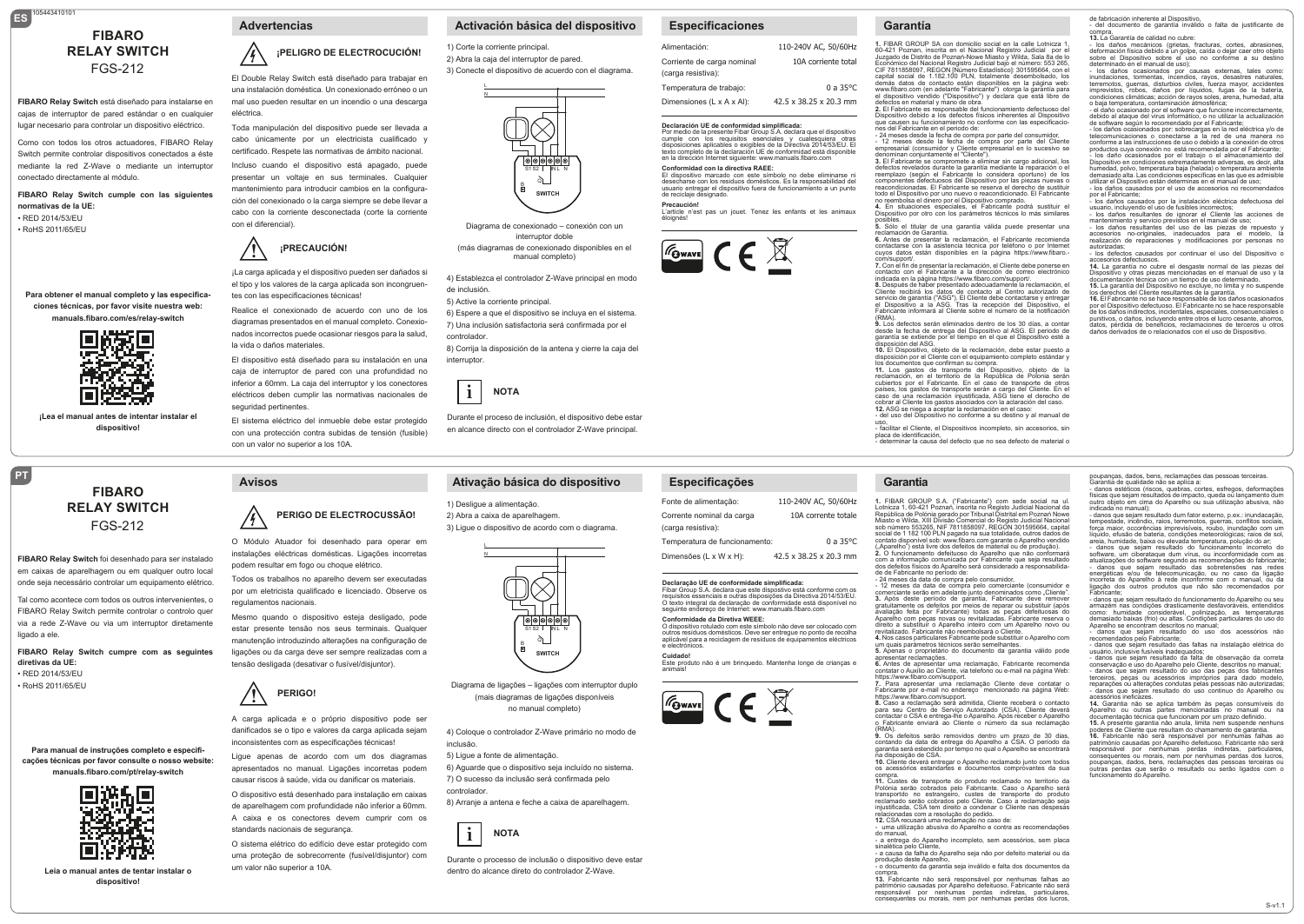# **FIBARO RELAY SWITCH** FGS-212

#### **FIBARO Relay Switch** è stato progettato per essere installato negli alloggiamenti standard a muro dell'interruttore o in qualsiasi altro luogo in cui è necessario controllare un dispositivo elettrico.

Come per tutti gli altri componenti, lo Switch FIBARO doppio relè e' in grado di controllare dispositivi collegati sia attraverso la rete Z-Wave o attraverso un interruttore collegato direttamente ad esso.

**FIBARO Relay Switch è conforme alle seguenti direttive UE:** • RED 2014/53/EU

• RoHS 2011/65/EU

**IT**

**Per il manuale di istruzioni completo e le specifiche tecniche si prega di visitare il nostro sito: manuals.fibaro.com/it/relay-switch**



**Leggere il manuale prima di installare il dispositivo!**

# **FIBARO RELAY SWITCH** FGS-212

**FIBARO Relay Switch** is ontworpen om te worden geïnstalleerd in een standaard montagedoos of elders waar het nodig is om elektrische apparaten te kunnen bedienen.

Net als alle overige actoren, is het mogelijk om de FIBARO Relay switch te bedienen middels het Z-Wave netwerk or handmatig via een aangesloten schakelaar.

**FIBARO Relay Switch s conform de volgende EU richtlijnen:** • RED 2014/53/EU

• RoHS 2011/65/EU

**NL**

#### **Voor de volledige instructie handleiding en technische specificaties, bezoekt u onze website: manuals.fibaro.com/nl/relay-switch**



Lees de handleiding voordat **u** overgaa **tot de installatie van het product!**

#### **Avvertenze**

### $\bigwedge$ **PERICOLO DI FOLGORAZIONE!**

 L'interruttore del relè è progettato per operare in sede di installazione elettrica. Un collegamento difettoso o un uso improprio può provocare incendi o scosse elettriche. Tutte le operazioni sul dispositivo devono essere eseguite esclusivamente da un elettricista qualificato e autorizzato. Osservare le disposizioni nazionali.

Anche quando il dispositivo viene spento, la tensione può essere presente. Qualsiasi manutenzione introducendo modifiche nella configurazione di connessionei o il carico devono essere sempre eseguite con tensione scollegata (disattivare il fusibile).

### **! ATTENZIONE!**

 danneggiati se i valori di carico applicato sono incompati-Il carico applicato e il dispositivo stesso possono essere bili con le specifiche tecniche!

Collegare solo in conformità con uno degli schemi presentati nel manuale completo. Un collegamento errato può provocare rischi per la salute, la vita o provocare danni materiali.

Il dispositivo è stato progettato per essere installato in un interruttore con alloggiamento a parete della profondità non inferiore a 60 mm. L'alloggiamento dell' interruttore e i connettori elettrici devono essere conformi alle norme di sicurezza nazionali.

l' impianto elettrico dell'edificio deve essere protetto con una protezione di sovracorrente (fusibile) con un valore non superiore a 10A.

 Het apparaat is ontworpen om gebruikt te worden in een

elektrische huisinstallatie. Verkeerde aansluiting of gebruik kan leiden tot brand of een elektrische schok. De installatie mag alleen uitgevoerd worden door een gekwalificeerde of gediplomeerde elektricien conform de

Zelfs als het apparaat is uitgeschakeld kan er nog een elektrische spanning aanwezig zijn. Elek vorm van onderhoud dient altijd te gebeuren met een afgesloten

 beschadigen als de waarden van de aangesloten

Aangesloten producten en het apparaat zelf kunnen belasting niet conform de technische specificaties zijn. Sluit het apparaat alleen aan conform de aansluitschema's in de volledige handleiding, incorrecte aansluiting kan leiden tot een defect aan het apparaat of gevaar voor

Het apparaat is ontworpen voor de installatie in een montagedoos met minimaal 60mm diepte. De schakelaar en elektrische aansluitingen dienen conform de wettelijke

Het elektrische circuit waarin het apparaat is opgenomen dient beveiligt te zijn met een spanningsbeveiliging (hoofdzekering) met een waarde niet hoger dan 10A.

**OPGELET!**

spanning (uitgeschakelde hoofdzekering).

**!**

regelgeving in uw land.

 $\big/$ 

**Waarschuwingen**

uw gezondheid of leven

vereisten te zijn.

**GEVAAR OP ELECTROCUTIE!**

# **Attivazioni di base del dispositivo**

1) Spegnere la tensione di rete. 2) Aprire l'alloggiamento a muro dell' interruttore. 3) Collegare il dispositivo secondo il diagramma.

> L N



#### Schema di collegamento - Collegamento con un doppio interruttore (più diagrammi disponibili nel manuale completo di cablaggio)

4) Impostare il controller Z-Wave principale in modalità di aggiunta.

5) Accendere la tensione di rete. 6) Attendere che il dispositivo sia aggiunto nel sistema. 7) l'aggiunta sarà confermata dal controller. 8) Direzionare l'antenna e chiudere l'alloggiamento a muro dell'interruttore.



 dentro il raggio diretto del controller Z-Wave principale. Durante il processo di aggiunta il dispositivo deve essere

### **Basis activatie van het apparaat**

1) Schakel de stroom uit. 2) Open de montagedoos. 3) Sluit het apparaat aan volgens een van de diagrammen.

N



Aansluitschema – aansluiting op een dubbele schakelaar (meer aansluitschema's beschikbaar in de volledige handleiding)

4) Plaats de Z-wave controller in de leer modus. 5) Schakel de stroom weer aan. 6) Wacht tot het apparaat is opgenomen in het netwerk. 7) Een succesvolle opname zal worden bevestigd door de controller.

8) Richt de antenne en sluit de montagedoos.



 direct bereik te zijn van de hoofd Z-wave controller. Gedurende het inclusieproces dient het apparaat in het

## **Specifiche**

| Alimentazione elettrica:    | 110-240V AC, 50/60Hz               |
|-----------------------------|------------------------------------|
| Corrente nominale di carico | 10A corrente totale                |
| (carico resistivo):         |                                    |
| Temperatura operativa:      | 0 a $35^{\circ}$ C                 |
| Dimensioni (L x P x A):     | $42.5 \times 38.25 \times 20.3$ mm |
|                             |                                    |

**Dichiarazione di conformità UE semplificata:**<br>Con la presente Fibar Group S.A. dichiara che questo dispositivo è<br>conforme ai requisiti essenziali ed alle altre disposizioni pertinenti<br>stabilite dalla direttiva 2014/53/EU. dichiarazione di conformità UE è disponibile al seguente indirizzo Internet: www.manuals.fibaro.com

dell'utente.

**Specificaties**

Voedingsbron: Maximale belasting (resistieve belasting): Bedrijfstemperatuur: Afmetingen (L x B x H):

**Conformità alla direttiva WEEE:**<br>I dispositivi contrassegnati da questo simbolo non devono essere<br>smaltiti o buttati via con rifiuti domestici. Fornire l'apparecchio fuori<br>uso ad un punto di riciclaggio designato è

**Attenzione!** Il prodotto non è un giocattolo. Tenere lontano da bambini e animali domestici!





dovrà contattare e consegnare il Dispositivo all'ASG. Al ricevimento del Dispositivo, il Produttore comunicherà il numero della domanda (RMA) al Cliente.<br>9. I difetti verranno rimossi entro 30 giorni, a partire dalla data di<br>consegna del Dispositivo all'ASG. ll periodo di garanzia viene<br>esteso per il tempo in cui il dispositivo e' stato messo a dispo dell'ASG.<br>**10.** Il Dispositivo oggetto del reclamo dovrà essere messo a<br>disposizione da parte del Cliente con equipaggiamento standard ed i documenti che confermano il suo acquisto.

110-240V AC, 50/60Hz 10A totale belasting

42.5 x 38.25 x 20.3 mm

**Vereenvoudigde EU-conformiteitsverklaring:** Hierbij verklaart Fibar Group S.A. dat het toestel voldoet aan de<br>essentiële eisen en de andere relevante bepalingen van richtlijn<br>2014/53/EU. De volledige tekst van de EU-conformiteitsverklaring<br>kan worden geraadpleegd op

**WEEE Richtlijn Overeenstemming:**  Een apparaat met dit symbool dient niet met het normale huisvuil afgevoerd te worden. Het dient ingeleverd te worden bij een recycle of inzamelpunt voor elektronische apparatuur. **Opgelet!**<br>Het product is geen speelgoed. Houd kinderen en dieren weg!

 $\boxed{\mathcal{F}_{\text{Gwav}}$   $\subset$   $\in$   $\mathbb{R}$ 

0 tot 35°C

**11.** Le spese di trasporto del Dispositivo oggetto del reclamo sul territorio della Repubblica di Polonia sono a carico del Produttore. In<br>caso di trasporto del Dispositivo da altri paesi, le spese di trasporto<br>sono a carico del Cliente. In caso di un reclamo ingiustificato, l'ASG<br>ha la f

**12.** ASG si rifiuta di accettare il reclamo in caso di:<br>- accertamento che il Dispositivo sia stato utilizzato in modo non<br>conforme all'uso e istruzioni per l'uso, omomic aliuso e isuuzioni per ruso,<br>- messa a disposizione, del Dispositivo, non completo, senza

accessori e senza targhetta da parte del Cliente, - determinazione che la causa del difetto fosse diversa dal vizio di

materiale o di fabbrica insito nel Dispositivo, - documento di garanzia non valido e la mancanza di prova di

acquisto. **13.** La garanzia di qualità non copre:

**Garanzia**

**1.** FIBAR GROUP S.A. con sede in Poznań, ul. Lotnicza 1, 60-421 Poznań, iscritta al registro delle imprese di Krajowy Rejestr Sądowy tenuto dal Tribunale Circondariale Poznań-Nowe Miasto i Wilda di Poznań, VIII Sezione Commerciale KRS al numero: 553265, NIP (P.<br>IVA) 7811858097, REGON (Codice statistico): 301595664, capitale<br>sociale i.v. PLN 1.182.100, altri recapiti sono disponibili all'indirizzo:<br>www.fibaro.com (in lavorazione. **2.** Il Produttore è responsabile del malfunzionamento del Dispositivo a causa di difetti fisici insiti nel Dispositivo rendendo il suo funzionamento non conforme alle specifiche del Produttore nel periodo di.<br>- 24 mesi dalla data di acquisto da parte del consumatore - 24 mesi dalla data di acquisto da parte del consumatore, - 12 mesi dalla data di acquisto da parte del cliente d'affari (il consumatore e il cliente d'affari sono in seguito denominati collettivamente "Cliente"). **3.** Il Produttore si impegna a rimuovere gratuitamente i difetti rilevati durante la garanzia mediante riparazione o sostituzione (a discrezione del Produttore) dei componenti difettosi del Dispositi con parti nuove o ricondizionate. Il produttore si riserva il diritto di sostituire l'intero Dispositivo con uno nuovo o ricondizionato. Il<br>produttore non restituisce i soldi per il Dispositivo acquistato.<br>**4.** In situazioni particolari, il Produttore può sostituire il Dispositivo con un altro dai parametri tecnici possibilmente più simili. **5.** Solo il titolare di una garanzia valida può presentare richieste a titolo di garanzia. **6.** Prima di presentare il reclamo il Produttore raccomanda di contattare l'assistenza tecnica per telefono o internet disponibile all'indirizzo https://www.fibaro.com/support/. 7. Al fine di presentare il reclamo, il Cliente deve contattare il<br>Produttore mediante indirizzo e-mail indicato sulla pagina<br>https://www.fibaro.com/support/.<br>8. Dopo una presentazione corretta del reclamo, il Cliente rice

- danni meccanici (crepe, fratture, tagli, abrasioni, deformazioni fisiche dovute all'impatto, caduta del Dispositivo stesso o di un altro

#### **Garantievoorwaarden**

1. FIBAR GROUP N.V. met maatschappelijke zetel te Poznań ul.<br>Lotnicza 1, 60-421 Poznań, in het Register van de Nationale Hof via<br>de Rechtbank voor Poznań-Nowe Miasto en Wilda, VIII<br>Economische Afdeling geregistreerd onder

garandeert dat het geleverde apparaat/ inrfichting ( verder "inrichting" genoemd) vrij van materiaal- en fabricagefouten is. **2.** De fabrikant is verantwoordelijk voor de storing van de inrichting

als gevolg van fysieke afwijkingen die inherent zijn aan de inichting waardoor de werking daarvan onvereninbaar is met de specificatie, en dat n de tijd van:<br>- 24 maanden vanaf de datum van aankoop door de klant,<br>- 12 maanden vanaf de datum van aankoop door de klant die een<br>ondernemer is ( de klant en de zakelijke klant worden hierna

gezamenlijk aangeduid als "klant").<br>3. De fabrikant verbindt zich ertoe om gebreken onthuld tijdens de

3. De fabrikant verbindt zich ertoe om gebreken onthuld tijdens de<br>garantieperiode te verwijderen door middel van reparatie of<br>ordranging (naar keuze van de fabrikant) van de defecte<br>onderdelen van de inrichting voor nieuw

nadere inrichting vervangen met de meest soortgelijke technische parameters.

**5.** Alleen de houder van een geldige garantie kan garantieclaims

indienen. **6.** Voor het indienen van een klacht adviseert de fabrikant de toor het indichen van een klaant aaviseen de labintant de elefonische of online hulp te gebruiken beschikbaar op

https://www.fibaro.com/support/<br>**7.** Om een klacht in te dienen, moet de klant contact opnemen met<br>de producent onder het e-mailadres aangegeven op de https://www.fibaro.com/support/. **8.** Na de juiste indiening van de klacht zal de klant contactgegevens

juiste indiening van de kladnt zarde ki<br>in van een Authorised Garantieservice

( "ASG"). De klant moet me de service contact opnemen en de inrichting naar de ASG leveren. Na ontvangst van de fabrikant van de inrichting zal u op de hoogte worden geld van de aanvraagnummer (RMA). **9.** Gebreken zullen binnen 30 dagen worden verwijderd, te rekenen

vanaf de datum van levering van de inrichting aan de ASG. De garantieperiode wordt verlengd met de tijd waarin het inrichting

beschikbaar was om de ASG.<br>**10.** De inrichting onder klacht moet door de klant worden geleverd<br>met een complete standaarduitrusting en documenten die zijn

aankoop bevestigen.<br>11. Transportkosten van de inrichting onder klacht op het gebied van<br>Polen zullen worden gedekt door de fabrikant. In het geval van<br>transport van andere landen zijn de transportkosten voor rekening<br>van recht om de klant met kosten belaten in verband met de uitleg van de zaak. **12.** ASG weigert de aanvaarding van klacht indien:

- de inrichting niet werd gebruikt volgens de bestemming en de

gebruiksaanwijzing, - de inrichting niet compleet door de klant werd geleverd zonder

accessoires, zonder naambord, - de oorzaak van de storing geen productie- of materiaalfout

inherent aan de inrichting is, - garantiedocument ongeldig is en bij het ontbreken van bewijs van aankoop.

oggetto sul Dispositivo o il suo utilizzo in modo non conforme a quello specificato nelle istruzioni per l'uso);

- danni derivanti da cause esterne, come ad esempic innordazioni,<br>tempeste, incendi, fulmini, disastri naturali, terremoti, querre,<br>disordini civili di forza maggiore, incidenti imprevisti, furto, danni<br>dovuti al contatto

attacco del virus o mancato aggiornamento del software, come raccomandato dal Produttore;

- danni derivanti da: sovratensioni nella rete di alimentazione e/o di telecomunicazioni o collegamento alla rete in modo non conforme alle istruzioni per l'uso o collegamento di altri prodotti la cui

connessione non è raccomandata dal Produttore;<br>- danni indotti dal funzionamento o immagazzinamento del<br>Dispositivo in condizioni estremamente avverse, cioè umidità alta,<br>polvere, temperatura troppo bassa (gelo) o troppo e condizioni specifiche nelle quali è consentito l'uso del Dispositivo sono specificate nelle istruzioni per l'uso;

- danni causati da uso di accessori non consigliati dal Produttore;<br>- danni causati dall'impianto elettrico difettoso dell'utente, compreso<br>l'uso di fusibili non appropriati;

- danni derivanti dalla mancata manutenzione e assistenza prevista<br>nelle istruzioni per l'uso da parte del Cliente;<br>- danni derivanti dall'uso di parti di ricambio e di equipaggiamento<br>non originali e inadeguati per il mod

e modifiche da parte di persone non autorizzate;<br>- difetti causati da un continuo utilizzo del Dispositivo o equipaggia-<br>mento difettoso.

**14.** La garanzia non copre una normale usura delle parti del Dispositivo o delle altre parti specificate nell'istruzione per l'uso e<br>documentazione tecnica il cui tempo di funzionamento è specificato.<br>15. La garanzia sul Dispositivo non esclude ne limita né sospende i<br>diritti del Cl

dispositivo difettoso. Il Produttore non è responsabile per danni indiretti, incidentali, speciali, consequenziali o morali, né per danni derivanti dalla perdita di profitti, risparmi, dati, perdita di benefici, pretese di terzi o altri danni derivanti o legati all'uso del Dispositivo.

**13.** Garantie geldt niet voor: - mechanische beschadiging (scheuren, breuken, doorsnijding,<br>afvegen van het materiaal, fysieke vervorming door schokken,<br>vallen of laten vallen op de inrichting van andere objecten of bij<br>onjuist gebruik van de inrichting

gebruiksaanwizing); - schade als gevolg van externe oorzaken, zoals: overstroming, storm, brand, blikseminslag, natuurrampen, aardbevingen, oorlog,<br>onlusten, overmacht, onvoorziene ongevallen, diefstal, waterscha-<br>de, vloestoffen, lekkage van batterijen, weersomstandigheden;<br>zonlicht, zand, vocht, hoge o

ging; - schade veroorzaakt door slecht functionerende software wegens virusaanval, of de software-update niet gebruiken zoals aanbevolen

door de fabrikant; - schade door: pieken in het elektriciteitsnet en / of telecommunicatie of aansluiten op het net op een wijze die strookt met de instructies of vanwege de aansluiting van andere producten waarvan de<br>vanwege de aansluiting van andere producten waarvan de<br>verbinding door de fabrikant wordt niet aanbevolen:

verbinding door de fabrikant wordt niet aanbevolen;<br>- schade veroorzaakt door het gebruik of de opslag in extreem<br>moeilijke omstandigheden, zoals bij hoge vochtigheid, stof, te lage<br>temperatuur (bevriezen) of te hoge tempe

de gebruiksaanwijzing bepaald; - schade veroorzaakt door het gebruik van accessoires die niet door

de fabrikant zijn aanbevolen;<br>e-schade veroorzaakt door defecte elektrische installatie, inclusief<br>het gebruik van verkeerde zekeringen;<br>- schade als gevolg van de verwaarlosing door de klant van<br>onderhoud en service aanbe

reparaties en modificaties door onbevoegden; - defecten veroorzaakt door het gebruik van een defecte inrichting of

accessoires. **14.** De garantie dekt geen normale slijtage van onderdelen van de inrichting of andere onderdelen die in de handleiding en de

technische documentatie zijn vermeld met een specifieke tijdstip. **15.** De garantie voor de inrichting sluit niet uit, beperkt niet en schort de rechten van de klant op de garantie op. **16.** De fabrikant is niet aansprakelijk voor schade aan eigendom-

men als gevolg van de defecte inrichting. De fabrikant is niet aansprakelijk voor indirecte, incidentele, speciale schade, gevolgschade of bestraffende schade, of morele schade, ook niet voor schaden daaronder ook voor de gederfde winst, besparingen, gegevens, verlies van uitkeringen, aanspraken van derden of andere schade die voortvloeit uit of gerelateerd is aan het gebruik van inrichting.

S-v1.1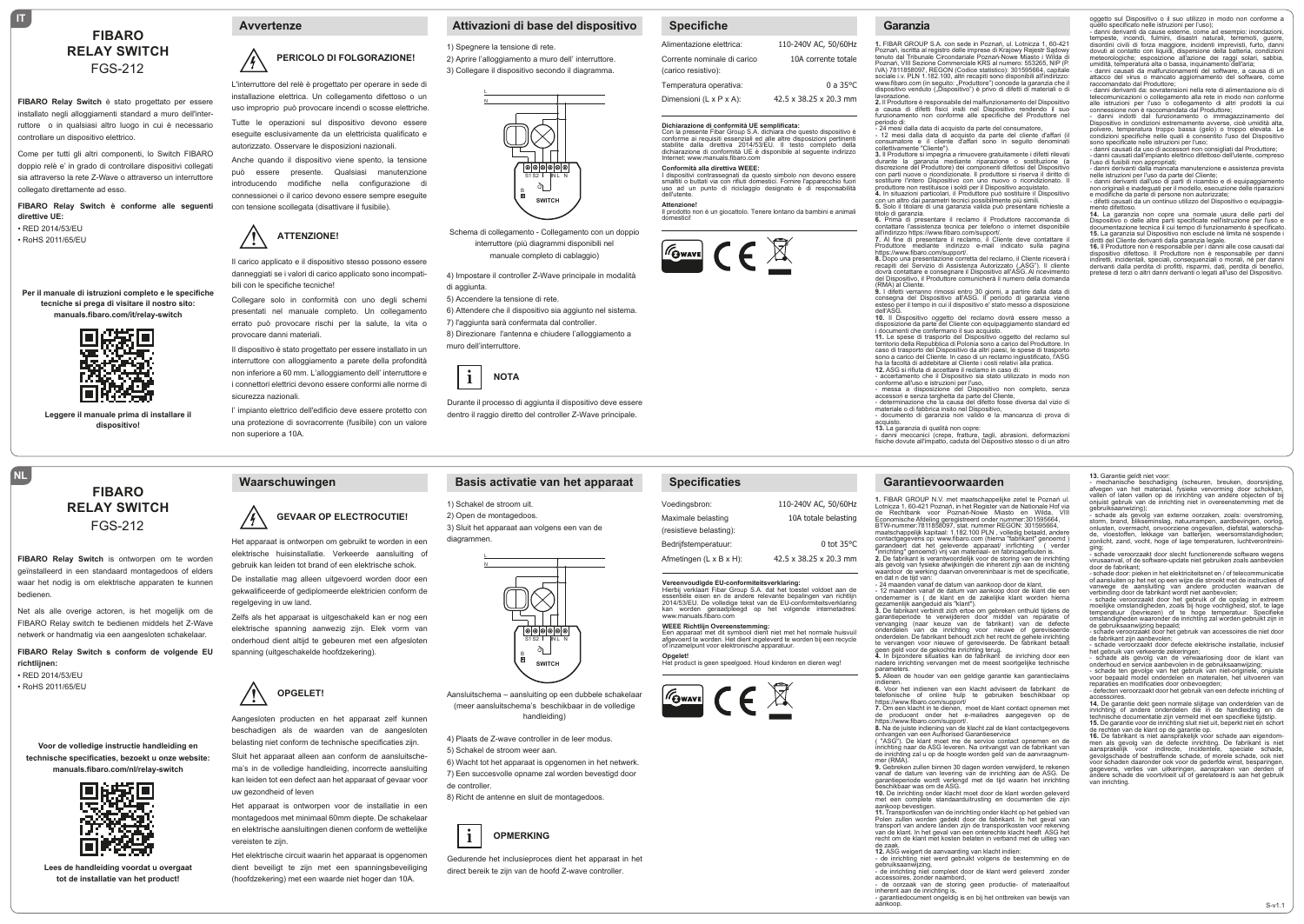# **RO** 105443510101 **FIBARO RELAY SWITCH** FGS-212

**FIBARO Relay Switch** este proiectat pentru a fi montat în dozele montate în pereți sau oriunde este necesar controlul dispozitivelor electrice.

Precum alte echipamente de la FIBARO și acesta poate fii controlat fie prin protocolul Z-Wave, fie prin întrerupătorul manual.

**FIBARO Relay Switch is compliant with following EU directives:** • RED 2014/53/EU

• RoHS 2011/65/EU

**Pentru manualul complet si specificatii tehnice, va rugam sa vizitati website-ul: manuals.fibaro.com/ro/relay-switch**



**Inainte de instalare, cititi manualul cu atentie!**

# **FIBARO RELAY SWITCH** FGS-212

**FIBARO Relay Switch** kan styra en elektrisk last. Enheten är avsedd att monteras i en apparatdosa eller annan lämplig eldosa.

Som med alla andra Z-wave enheter, kan Relay Switch styra anslutna laster antingen via Z-Wave nätverket eller via en fysiskt ansluten strömbrytare.

**FIBARO Relay Switch är kompatibel med följande EU-direktiv:**

• RED 2014/53/EU • RoHS 2011/65/EU

**SV**

#### **För fullständig bruksanvisning och tekniska specifikationer besök vår hemsida: manuals.fibaro.com/sv/relay-switch**



**Läs bruksanvisningen innan du försöker installera enheten!**

# /•} **PERICOL DE ELECTROCUTARE!**

 Relay Switch este creat pentru a functiona in cadrul unei instalatii electrice. Conectarea sau folosirea incorecta pot duce la aparitai incendiilor sau electrocutarii.

Orice interventie asupra dispozitivului poate fi facuta doar de personal instruit.

Chiar si atunci cand dispozitivul este inchis, tensiunea electrica poate fi prezenta. Orice operatiune de mentenanta, configurare, conectare trebuie facuta atunci cand dispozitivul nu este sub tensiune (dezactivarea sigurantei).

### **! ATENTIE!**

 în cazul în care valorile de încărcare aplicate nu sunt Sarcina aplicată și dispozitivul în sine poate fi deteriorat compatibile cu specificațiile tehnice!

Conecteati dispozitivul numai în conformitate cu una dintre diagramele prezentate în manualul integral. Conexiunea incorectă poate duce la aparitia riscurilor pentru sănătate, viață sau pagube materiale.

Aparatul trebuie instalat într-o cutie pentru comutator de perete de adâncime minima de 60mm. Caseta de comutare și conectoarele electrice trebuie să fie conforme cu standardele naționale relevante de siguranță.

Sistemul electric al clădirii trebuie să fie prevazut cu o protecție la supraincarcare (siguranțe), cu o valoare nu mai mare de 10A

 Relay Switch är avsedd att installeras i hemmiljö.

**FARA FÖR ELCHOCK!**

Felaktig anslutning eller användning kan leda till brand

Alla arbeten på enheten får endast utföras av en kvalificerad och behörig elektriker. Beakta nationella

Även när enheten är avstängd kan den vara spänningsförande på skruvterminalerna. Alla förändringar och underhåll av elinstallationen ska ske när enheten är frånkopplad från elnätet (säkringen är avslagen).

 specifikationen får anslutas. Om detta inte uppfylls kan

inkoppling får endast ske enligt medföljande kopplingschema, se fullständig manual. Felaktig anslutning kan leda till risk för hälsa, liv eller materiella

Enheten är avsedd för montering i apparatdosa som är minst 60 mm djup. Apparatdosan och elektriska anslutningar måste stå i överensstämmelse med

Byggnadens elsystem måste skyddas av ett överströmsskydd (säkring) denna får inte överskrida 10A.

Endast belastningar som uppfyller kraven i den tekniska

**!**

eller elektrisk stöt.

**Varning**

föreskrifter

skador.

**OBS!**

både belastningen och enheten ta skada!

gällande nationella säkerhetsnormer.

## **Instrucțiuni simple de activare Atentionari Garantie**

1) Se va scoate de sub tensiune circuitul. 2) Se deschide doza.

> L N

3) Conectați dispozitivul în concordanță cu diagram.



Schema de legaturi - conexiunea cu un comutator (mai multe diagrame de conectare sunt disponibile in manual)

4) Setați unitatea central de control Z-Wave în modul de adăugare dispozitive. 5) Porniti tensiunea de alimentare.

6) Asteptați ca dispozitivul să fie adăugat în sistem. 7) Asteptați afișarea mesajului de confirmare. 8) Pozitionati antena în pozitia dorită și închideti doza.



L N

 se regaseasca in raza de actiune a controleruluo Z-wave. In timpul procesului de adaugare dispozitivul trebuie sa

### **Aktivering av anordningen**

1) Stäng av nätspänningen. 2) Montera bort strömbrytaren. 3) Anslut enheten i enlighet med kopplingschemat.



Kopplingsschema - kronströmbrytare (fler kopplingsscheman finns i den fullständiga manualen)

4) Gå in i inkluderingsläge på Z-wave huvudenheten. 5) Slå på nätspänningen. 6) Vänta tills enheten inkluderats i systemet.

7) Lyckad inkludering kommer att bekräftas av Z-wave huvudenheten. 8) Justera antennen och montera tillbaka strömbrytaren.



 direktkontakt med Z-wave huvudenheten. Under inkluderingsprocessen måste enheten vara i

### **Specifications**

| Alimentare:                              | 110-240V AC, 50/60Hz               |
|------------------------------------------|------------------------------------|
| Sarcina maximă<br>(Incarcare rezistiva): | 10A curentul total                 |
| Temperaturi de operare:                  | $0$ la 35 °C                       |
| Dimensiuni (L x W x H):                  | $42.5 \times 38.25 \times 20.3$ mm |

**Declarația UE de conformitate simplificată:**<br>Prin prezenta, Fibar Group S.A. declară că dispozitivul este în<br>conformitate cu Directiva 2014/53/EU. Textul integral al declarației UE de conformitate este disponibil la următoarea adresă internet: www.manuals.fibaro.com

**Specifikationer**

Strömförsörjning: Nominell belastningsström (Resistiv last): Drifttemperatur: Mått (L x B x H):

**Uppmärksamhet!**

**Directiva de conformitate WEEE:**<br>Dispozitivul etichetat cu acest simbol nu poate fi aruncat împreună<br>cu alte deșeuri menajere. Acesta va trebui predat la punctul de<br>colectare pentru reciclarea deșeurilor de echipamente el

electronice. **Atenţie!** Acest produs nu este o jucărie. A nu se lasa la indemana copiilor si

preses na sense<br>nalelor de compa









**1.** FIBAR GROUP S.A. cu sediul în Poznań, ul. Lotnicza 1; 60-421 Poznań, înregistrată în registrul antreprenorilor din Registrul Juridic Naţional gestionat de Tribunalul Raional Poznań-Nowe Miasto şi

Wilda în Poznań, Secţia Economică VIII a Registrului Juridic Naţional sub numărul: 553265, CUI 7811858097, REGON: 301595664, capital social 1.182.100 zloți polonezi, vărsat în<br>întregime, celelalte date de contact sunt disponibile la adresa:<br>www.fibaro.com (în continuare: "Producîtorul") garantează că<br>aparatul vândut ("Aparatul") nu pr fabricaţie. **2.** Producătorul este responsabil de funcţionarea deficientă a

Aparatului care decurge din defectele fizice existente în Aparat s care duc la funcționarea neconformă cu Specificația Producătorulu n penoada.<br>- 24 Iuni de la data achizitiei de către consumatori

- 24 luni de la data achiziției de către consumatori,<br>- 12 luni de la data achiziției de către clienți business (consumatorul<br>și clientul business sunt numiți în continuare "Clientul").<br>3. Producătorul își asumă obligația

descoperite în perioada de garanție prin repararea sau înlocuirea (la<br>discreția Producătorului) pieselor defecte din Aparat cu piese noi<br>sau regenerate. Producătorul își rezervă dreptul de a înlocui

Aparatul în întregime cu unul nou sau regenerat. Producătorul nu va<br>returna banii pentru Aparatul achiziționat.<br>4. În anumite cazuri Producătorul poate înlocui Aparatul cu unul cu<br>parametri tehnici cei mai asemânători.<br>5. parametri tennici cei mai asei<br>5. Doar posesorul unui docur<br>o cerere în temeiul garanției.

**6.** Producătorul vă recomandă ca înainte de a notifica reclamaţia să<br>apelaţi la asistenţa tehnică prin telefon sau internet la adresa https://www.fibaro.com/support/. ntps.//www.iibaro.com/supporu.<br>7. Pentru a depune reclamaţii Clientul trebuie să contacteze<br>Producătorul folosind adresa e-mail indicată pe site-ul

Producătorul folosind adresa e-mail indicată pe site-ul<br>Artou-Zionul folosind adresa reclamației va fi efectutată corect.<br>S. În cazul în care notificarea reclamației va fi efectutată corect.<br>Clientul primește datele de con

calculând de la livrarea Aparatului către SAC. Perioada de garanție se prelungește cu durata în care Aparatul a fost la dispoziția SAG<br>10. Aparatul pentru care s-a depus reclamația trebuie să fie transmis<br>Clientului impreu depune vor fi acoperite de Producător. În cazul în care Aparatul va fi<br>transportat din alte țări costurile de transport vor fi acoperite de către<br>Client În cazul în care reclamatia nu este iustificată. SAG are Client. În cazul în care reclamaţia nu este justificată, SAG are dreptul de a percepe de la Client costurile legate de clarificarea

cazului.<br>12. SAG refuză primirea reclamației în cazul:<br>- în care constată că Aparatul a fost utilizat în mod neconform cu<br>instrucțiunile de utilizare,<br>- în care Clientul va transmite Aparatul incomplet, fără echipament,

fără plăcuţa nominală, - în care cauza constatată a defectului este alta decât defectul materialului sau un defect de fabricatie al Aparatului

- în care documentul de garanţie nu este valabil sau în cazul în care documentul de achiziţie lipseşte.

**13.** Garanţia calităţii nu include: - defecţiunile mecanice (fisurile, rupturile, tăieturile, frecările, deformările cauzate de lovire, căredea sau aruncarea pe Aparat a

### **Garanti**

110-240V AC, 50/60Hz 10A total ström

42,5 x 38,25 x 20,3 mm

Förenklad EU-försäkran om överensstämmelse:<br>Härmed intygar Fibar Group S.A. att denna enhet står<br>i överensstämmelse med väsentliga egenskapskrav och övriga<br>relevanta bestämmelser som framgår av direktiv 2014/53/EU. Den<br>ful

**Overensstämmelse med WEEE-direktivet:**<br>Enhet märkt med denna symbol ska inte slängas med vanligt<br>hushållsavfall. Den ska lämnas in till insamlingsställen som har<br>återvinning av elektrisk och elektronisk utrustning.

Detta är inte en leksak. Förvaras utom räckhåll för barn och husdjur!

följande webbadress: www.manuals.fibaro.com

 $\boxed{\mathcal{F}_{\text{Gwavel}}}$   $\subset$   $\in$   $\mathbb{R}$ 

0 till 35°C

## **1.** FIBAR GROUP S.A. med säte i Poznan, ul. Lotnicza 1, 60-421 Poznan, registrerat i företagsregistret inom det nationella<br>domstolsregister som förs av tingsrätten Poznan-Nowe Miasto och domstolsregister som förs av tingsrätten Poznan-Nowe Miasto och<br>Wilda i Poznan, avdelning VIII för ekonomiska angelägenheter i det<br>nationella adomstolsregistret, KRS-nummer: 553265, NIP<br>7811858097, REGON: 301595664, aktiek com (nedan kallat "Tillverkaren"), garanterar att den sålda anordningen ("anordningen") är fri från material- och tillverkningsfel. **2.** Tillverkaren är ansvarig för felaktig funktion av anordningen på

grund av fysiska defekter på anordningen som gör att anordningens funktion inte överensstämmer med tillverkarens specifikationer under: - 24 månader från inköpsdatum av konsumenten,

- 12 månader från inköpsdatum av företagskunden (konsumenten och företagskunden är nedan kallade tillsammans "Kunden"). **3.** Tillverkaren åtar sig att kostnadsfritt åtgärda fel som upptäcks under garantitiden genom reparation eller utbyte (efter Tillverkarens<br>eget gottfinnande) av felaktiga komponenter i anordningen mot nva eget gottfinnande) av felaktiga komponenter i anordningen mot nya<br>eller renoverade delar. Tillverkaren förbehåller sig rätten att byta ut<br>hela anordningen mot en ny eller renoverad anordning. Tillverkaren<br>återbetalda situa

annan anordning med de mest likartade tekniska parametrar. **5.** Endast den som har en giltig garantihandling kan göra gällande

garantianspråk. **6.** Tillverkaren rekommenderar att kontakta vår tekniska support via

telefon eller internet på följande adress: https://www.fibaro.com/sup-<br>port/ innan du anmäler din reklamation.<br>7. För att göra en reklamation ska Kunden kontakta Tillverkaren via<br>den e-postadress som anges på https://www.f Kunden kontaktuppgifter till en auktoriserad garantiverkstad<br>("ASG"). Kunden ska kontakta och leverera anordningen till AGS.

("ASG"). Kunden ska kontakta och leverera anordningen till AGS.<br>Efter att anordningen tagits emot informerar Tillverkaren Kunden om<br>ett returnummer (s.k. FMA-nummer).<br>9. Fel ska åtgärdas inom 30 dagar från det datum då ano

styrker köpet. **11.** Transportkostnader för den reklamerade produkten i Republiken Polen ska täckas av Tillverkaren. Vid transport av anordningen från andra länder ska transportkostnader täckas av Kunden. Vid en andra länder ska transportkostnader täckas av Kunden. Vid en omotiverad reklamationsanmälan har ASG rätt att debitera Kunden för de kostnader som uppstår i samband med utredningen av

ärendet.<br>**12.** ASG vägrar att godkänna reklamationen om:<br>- anordningen har använts för andra användningsområden än de avsedda och i strid mot bruksanvisningen, - Kunden har levererat en ofullständig anordning utan tillbehör, utan

märkskylt,<br>märkskylt,<br>anordningen har konstalerats,<br>anordningen har konstalerats,<br>anordningen är ogiltig och inköpsbeviset saknas.<br>13. Kvalitelsgarantin täcker inte:<br>13. Kvalitelsgarantin täcker inte:<br>13. Kvalitelsgarantin

- skador till följd av yttre orsaker, t.ex. översvämning, storm, brand,

altui obiect sau din exploatarea neconformă cu destinația a Aparatului indicat în instrucțiunile de utilizare); paratului indicat în instrucțiunile de utilizare);<br>defecțiunile care rezultă din cauze externe, de ex.: inundații furtuni, incendii, fulgerare, calamități naturale, cutremure, război,<br>neliniste socială, fortă maioră, accidente neprevăzute, furt, udare cu neliniste socială, forță majoră, accidente neprevăzute, furt, udare cu<br>lichide, scurgere din baterie, condiții atmosferice; acțiunea razelor<br>solare, nisipului, temperaturilor ridicate sau scăzute, poluare;<br>- defecțiuni cau în conformitate cu recomandările Producătorului; - defecțiunile care rezultă din: supratensiune a rețelei energetice și/sau de telecomunicații sau din conectarea la rețeaua electrică în mod neconform cu instrucțiunile de utilizare sau din cauza conectării<br>altor produse care nu sunt recomandate de către Producător: altor produse care nu sunt recomandate de către Producător;<br>- defecțiunile cauzate de lucrul sau depozitarea Aparatului în condiții<br>extrem de nefavorabile, respectiv în caz de umiditate sporită, nivel<br>ridicat de praf, temp sunt stabilite în instrucțiunile de utilizare; - defecțiunile apărute în urma utilizării accesoriilor nerecomandate de către Producător;<br>
- defectiunile cauzate de instalatia electrică deficitară a utilizatorului - defecțiunile cauzate de instalația electrică deficitară a utilizatorului,<br>inclusiv de utilizarea unor siguranțe necorespunzătoare;<br>- defecțiunile care decurg din neefectuarea de către Client a<br>operațiunilor de înreținere - defecțiunile care decurg din utilizarea de piese de schimb și accesorii care nu sunt originale și necorespunzătoare pentru modelul respectiv, efectuarea de reparații și modificări de către

- defecțiunile cauzate de continuarea utilizării Aparatului sau echipamentului defect. **14.** Garanția nu acoperă uzura normală a pieselor Aparatului și a altor piese menționate în instrucțiunile de utilizare și în documentația<br>tehnică drept având durată specifică de funcționare.<br>**15.** Garanția pentru Aparat nu exclude, nu limitează și nu suspendă drepturile cumpărătorului care decurg din gaj.<br>**16.** Producătorul nu este responsabil pentru daunele materiale<br>cauzate de Aparatul defect. Producătorul nu este responsabil de

pierderile indirecte, colaterale, ulterioare sau de pierderile morale,<br>nici pentru daunele, inclusiv pentru câștigurile, datele și economiile<br>pierdute, pierderea beneficilior, litigiile parților terțe precum și alte<br>pagube

persoane neautorizate;

blixtnedslag, naturkatastrofer, jordbävning, krig, social oro, force majeure, oförutsedda olyckshändelser, stöld, vätskespill, batteriläckage, väderförhållanden; solljus, sand, fukt, hög eller låg

temperatur, luftförorening; - skador som orsakats av felaktig programvara, till följd av en datavirusattack eller bristande uppdatering av programvaran enligt anvisningarna från Tillverkaren;

anvisningarna nän miverkaren,<br>- skador till följd av överspänningar i kraftnätet eller/och telekommu-<br>nikationsnätet eller anslutning till elnätet på ett sätt som strider mo

nikationsnätet eller anslutning till elnätet på ett sätt som strider mot<br>bruksanvisningen eller på grund av anslutning av andra produkter<br>som inte rekommenderas för anslutning av Tillverkaren;<br>- skador som orsakats av anvä användningsförhållanden för anordningen beskrivs i bruksanvisnin-

gen; - skador till följd av användning av tillbehör som inte rekommenderas av Tillverkaren; - skador som orsakats av felaktig elinstallation hos Användaren,

inbegripet användning av felaktiga säkringar; - skador till följd av Kundens underlåtenhet att utföra underhåll och

service enligt bruksanvisningen; - skador till följd av användning av icke original reservdelar och utrustning som inte är avsedda för modellen, obehöriga reparationer och ändringar;

- fel orsakade genom fortsatt användning av defekt anordning eller utrustning. **14.** Garantin täcker inte naturligt slitage av anordningens

komponenter och andra delar med en viss bestämd användningstid<br>som anges i bruksanvisningen och den tekniska dokumentationen.<br>**15.** Garantin för anordningen varken utesluter, begränsar eller<br>**15.** Garantin för anord

16. Tillverkaren ansvarar inte för skador på egendom som orsakats<br>av den felaktiga anordningen. Tillverkaren är inte ansvarig för<br>indirekta, oavsiktliga, särskilda förluster, följdförluster eller för sveda<br>och värk eller f andra skador som uppkommit till följd av eller i samband med användningen av anordningen.

S-v1.1